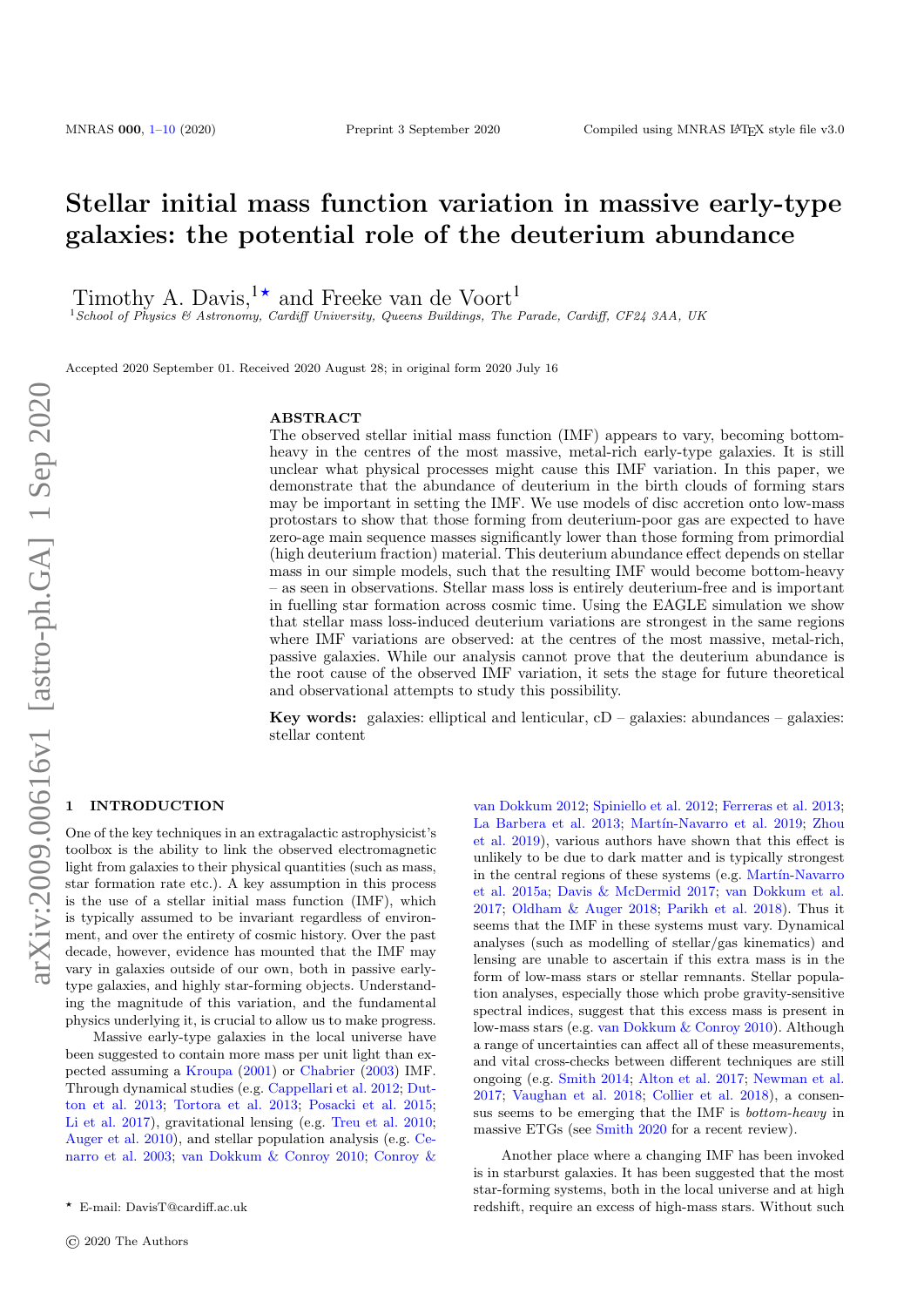an excess various authors are unable to explain the level of emission seen in high-mass star formation tracers, such as the equivalent width of the  $H\alpha$  emission line (e.g. [Kennicutt](#page-8-12) [1983;](#page-8-12) [Kennicutt et al.](#page-8-13) [1994;](#page-8-13) [Hoversten & Glazebrook](#page-8-14) [2008;](#page-8-14) [Gunawardhana et al.](#page-8-15) [2011;](#page-8-15) [Nanayakkara et al.](#page-9-16) [2017\)](#page-9-16), or the <sup>H</sup>α-to-UV ratio (e.g. [Meurer et al.](#page-9-17) [2009;](#page-9-17) [Lee et al.](#page-9-18) [2009;](#page-9-18) [Boselli et al.](#page-8-16) [2009\)](#page-8-16). Observations of the chemical enrichment of certain isotopes by high-mass star formation also suggests the need for more high-mass stars, and a top-heavy IMF in starburst galaxies (e.g. [Zhang et al.](#page-9-19) [2018;](#page-9-19) [Brown & Wilson](#page-8-17) [2019\)](#page-8-17).

The cause of these putative variations in the IMF is not clear. Various observations have been used to show that the IMF becomes progressively more bottom-heavy in higher velocity dispersion (e.g. [Cappellari et al.](#page-8-2) [2012;](#page-8-2) [La Barbera](#page-8-8) [et al.](#page-8-8) [2013;](#page-8-8) [Posacki et al.](#page-9-1) [2015\)](#page-9-1), higher metallicity (e.g. Martín-Navarro et al. [2015b;](#page-9-20) [Parikh et al.](#page-9-11) [2018;](#page-9-11) [Zhou et al.](#page-9-7) [2019\)](#page-9-7), and more alpha-element enriched (e.g. [Conroy & van](#page-8-6) [Dokkum](#page-8-6) [2012\)](#page-8-6) early-type galaxies. This has been used to suggest that the altered IMF we observe today was set at high redshift, in the extreme bursts of star formation that formed the progenitors of today's massive ellipticals. This conclusion is seemingly in conflict with the observations suggesting a top-heavy IMF in such strongly star-forming systems. Gas density, metallicity, temperature, and velocity dispersion can all affect the jeans length and fragmentation within star-forming clouds. The right combination of these parameters have been shown in theoretical works to create both top-heavy and bottom-heavy IMFs (e.g. [Bate & Bon](#page-8-18)[nell](#page-8-18) [2005;](#page-8-18) [Glover & Mac Low](#page-8-19) [2007;](#page-8-19) [Hennebelle & Chabrier](#page-8-20) [2013\)](#page-8-20). It is not clear, however, whether an IMF that scales with any of these cloud scale properties can match all the available observations (e.g. [Blancato et al.](#page-8-21) [2017;](#page-8-21) [Guszejnov](#page-8-22) [et al.](#page-8-22) [2019\)](#page-8-22). Given the above inferences and contradictions, as well as the range of uncertainties that affect the measurements, it is unclear which (if any) physical parameter so far considered actually induces the variation in the IMF.

In this paper we aim to demonstrate that a further parameter may be important in setting the IMF: the abundance of deuterium in the birth clouds of forming stars. To the best of our knowledge this is the first work suggesting such a link. In Section [2](#page-1-0) we outline why deuterium may matter for the IMF, and in Section [3](#page-3-0) show that deuterium abundance variations are expected to be strongest in the same locations where IMF variations are observed. We go on to discuss caveats, consequences, and future prospects in Section [4.](#page-6-0) Throughout the paper we use a ΛCDM cosmology with parameters  $\Omega_{\text{m}} = 1 - \Omega_{\Lambda} = 0.307$ ,  $\Omega_{\text{b}} = 0.04825$ ,  $h = 0.6777, \ \sigma_8 = 0.8288, \ n = 0.9611$  [\(Planck Collaboration](#page-9-21) [et al.](#page-9-21) [2014\)](#page-9-21), and assume the primordial abundance of deuterium with respect to hydrogen  $(D/H)$  is 25 ppm [\(Coc et al.](#page-8-23) [2015;](#page-8-23) [Cyburt et al.](#page-8-24) [2016\)](#page-8-24).

# <span id="page-1-0"></span>2 WHY DEUTERIUM?

Deuterium is one of the few stable secondary isotopes produced in large amounts by big bang nucleosynthesis, together with <sup>3</sup>He and <sup>6</sup>Li (see [Steigman et al.](#page-9-22) [2007](#page-9-22) for a review). While the abundance of helium and lithium can increase at later times (due to stellar nucleosynthesis and cosmic ray spallation) the abundance of deuterium can only

decrease. As detailed below, protostars destroy all the deuterium they form with before they reach the main sequence, owing to the low temperature required for it to undergo fusion processes ( $\approx 10^6$  K). Any deuterium produced in stellar nucleosynthesis is immediately destroyed for the same reason. Thus any gas which has been processed by and ejected from stars (i.e. mass lost in stellar winds or supernovae) is entirely deuterium-free, at least until it mixes with more pristine material.

As a protostar forms and accretes from its surrounding envelope it goes through five main stages [\(Larson](#page-9-23) [1969;](#page-9-23) [Winkler & Newman](#page-9-24) [1980;](#page-9-24) [Palla & Stahler](#page-9-25) [1991\)](#page-9-25). Initially the protostar collapses under its own gravity, slowly increasing its core temperature (phase I). Once the core temperature reaches  $\approx 1.5 \times 10^6$  K the star starts to burn deuterium (phase II). During the time taken to exhaust the deuterium in the core of the star, the central temperature is effectively held constant (by the extreme temperature sensitivity of this reaction which scales as  $\sim T^{12}$ ; [Harris et al.](#page-8-25) [1983\)](#page-8-25) while the star continues accreting mass.

Once the deuterium in the central region of the protostar is exhausted, the star begins to contract further, allowing deuterium burning in shells at progressively larger radii (phase III). This release of nuclear energy in the lower density subsurface regions results in a swelling of the star. Once the entire body of the star has burned all available deuterium, it will again contract under gravity (phase IV), burning any deuterium it accretes almost instantaneously, until its core temperature reaches  $\approx 10^7$  K, when hydrogen fusion can begin. At this point, the star reaches the zero-age main sequence (ZAMS; phase V). Massive stars are known to continue accreting after the ZAMS is reached. However, the position of the 'birth line' for lower mass protostars (where they become optically visible) suggests their birth cloud is typically dispersed (and thus they stop accreting from the environment) before they reach the ZAMS (e.g. Haemmerlé [et al.](#page-8-26) [2019\)](#page-8-26).

Given the key role of deuterium in the above process, it is clear that substantially reducing its abundance could strongly change the evolution of protostars. In the case where deuterium is absent they would skip all the intermediate stages (II-IV) described above and simply continue to contract. This substantially decreases the time available for the protostar to accrete from its surroundings before it joins the ZAMS.

In practise, the evolutionary sequence described above can be influenced by a variety of factors, including the specific entropy of the core from which the star forms, variations in the accretion flow, and the amount of energy input into the stellar atmosphere by accretion processes (see e.g. [Baraffe et al.](#page-8-27) [2009;](#page-8-27) [Hosokawa et al.](#page-8-28) [2010;](#page-8-28) [Kunitomo et al.](#page-8-29) [2017\)](#page-8-29). This latter process is especially important if the accretion is (quasi-)spherical, because substantial amounts of accretion radiation will be trapped by the in-falling material. This additional source of energy can cause the star to swell and increases the time it takes to reach phase V (which could also affect the IMF). All of the above processes may vary, both within individual star-forming molecular clouds and on larger scales (e.g. for star formation taking place under different physical conditions). Exploring the full range of these variations, and the effect they may have on the IMF, is beyond the scope of this work. We here restrict ourself to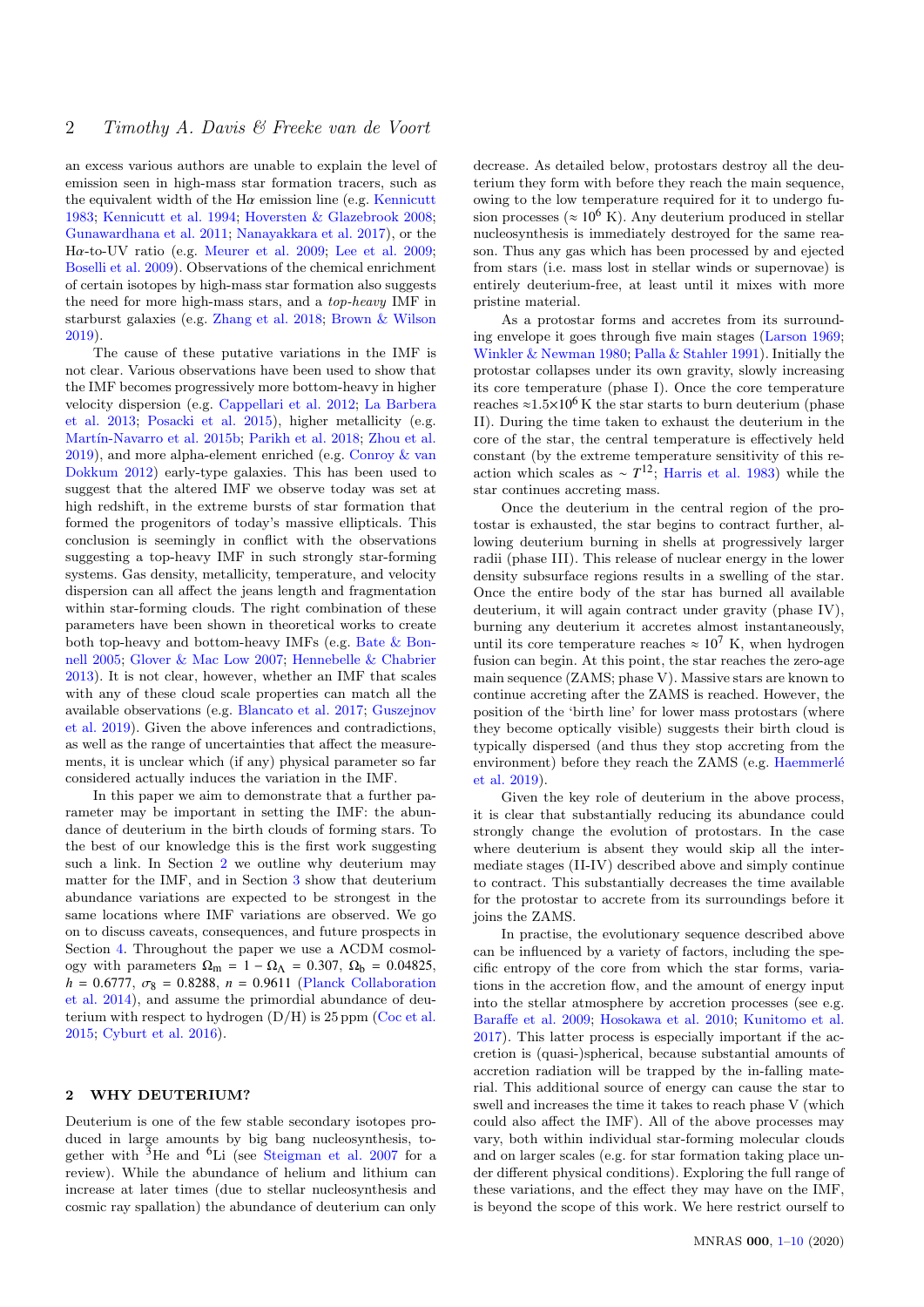a set of simple cases, which illustrate the effect deuterium abundance can have on the ZAMS mass of stars when other factors are kept constant. We return to the potential affect of the processes we do not study explicitly in Section [4.](#page-6-0)

We demonstrate the sensitivity of the zero-age main sequence mass of protostars to deuterium abundance by evolving accreting model protostars with the Modules for Experiments in Stellar Astrophysics (MESA: [Paxton et al.](#page-9-26) [2011,](#page-9-26) [2013,](#page-9-27) [2015,](#page-9-28) [2018,](#page-9-29) [2019\)](#page-9-30) code version 12778, following the procedure of [Kunitomo et al.](#page-8-29) [\(2017\)](#page-8-29). The MESA code uses a combined equation-of-state from [Rogers & Nayfonov](#page-9-31) [\(2002\)](#page-9-31), [Saumon et al.](#page-9-32) [\(1995\)](#page-9-32), [Pols et al.](#page-9-33) [\(1995\)](#page-9-33), [Timmes](#page-9-34) [& Swesty](#page-9-34) [\(2000\)](#page-9-34) and [Potekhin & Chabrier](#page-9-35) [\(2010\)](#page-9-35). Radiative opacities are taken from [Iglesias & Rogers](#page-8-30) [\(1993\)](#page-8-30), [Igle](#page-8-31)[sias & Rogers](#page-8-31) [\(1996\)](#page-8-31), [Ferguson et al.](#page-8-32) [\(2005\)](#page-8-32) and [Buchler &](#page-8-33) [Yueh](#page-8-33) [\(1976\)](#page-8-33). Electron conduction opacities are from [Cassisi](#page-8-34) [et al.](#page-8-34) [\(2007\)](#page-8-34). Nuclear reaction rates are a combination of rates from [Angulo et al.](#page-8-35) [\(1999\)](#page-8-35), [Cyburt et al.](#page-8-36) [\(2010\)](#page-8-36), [Fuller](#page-8-37) [et al.](#page-8-37) [\(1985\)](#page-8-37), [Oda et al.](#page-9-36) [\(1994\)](#page-9-36) and Langanke & Martínez-[Pinedo](#page-8-38) [\(2000\)](#page-8-38). Screening is included via the prescription of [Chugunov et al.](#page-8-39) [\(2007\)](#page-8-39). Thermal neutrino loss rates are from [Itoh et al.](#page-8-40) [\(1996\)](#page-8-40).

#### 2.1 Deuterium variation at fixed initial core mass

In our initial experiment, we explore the effect of the deuterium abundance in a regime where low-mass stars form from a core with the same initial mass and radius. We assume that accretion is steady and continues until the star reaches the ZAMS and arises from a disc with an inner cavity (where the majority of the accretion luminosity is radiated away into the surroundings). Because we are interested in studying the effect of deuterium, we do not attempt to model the initial stages of protostellar collapse from the molecular cloud or the formation of the second hydrostatic core. We instead begin our simulations when our protostars have reached a mass of  $0.2 M_{\odot}$ , using the create pre main sequence model option in MESA [\(Ushomirsky](#page-9-37) [et al.](#page-9-37) [1998\)](#page-9-37). These starting models have a uniform composition, a core temperature below  $10^5$  K so no nuclear burning is occurring, and are uniformly contracting, producing enough luminosity to become fully convective. This choice of initial conditions can change the evolution of the stars somewhat (see Section [2.2](#page-2-0) and e.g. [Kunitomo et al.](#page-8-29) [2017\)](#page-8-29). However, the resulting trends remain the same. Each protostar is set up so that all elements have solar abundance ratios (from [Grevesse & Sauval](#page-8-41) [1998\)](#page-8-41), apart from deuterium, whose abundance with respect to hydrogen is set to either 25, 12.5, 2.5 or 0 ppm. We then evolve these models within MESA as they accrete from a disc at rates between  $10^{-5}$ and  $10^{-7} M_{\odot} \text{ yr}^{-1}$ . We follow the evolution of each protostar until it reaches the ZAMS.

The results of these model runs are tabulated in Table [1,](#page-3-1) while in Figure [1](#page-2-1) we show the result of these calculations for objects with a range of deuterium abundances accreting at  $10^{-5} M_{\odot} yr^{-1}$  (which we call our reference model in what follows). The mass and radius evolution of these objects are shown as different curves in Figure [1,](#page-2-1) which are coloured by their deuterium abundance from 25 ppm (solid green curve), 12.5 ppm (dashed blue curve), 2.5 ppm (dot-dashed orange curve) and zero ppm (dotted red curve).

In this reference model deuterium burning begins after



<span id="page-2-1"></span>Figure 1. Mass and radius evolution for a protostar of initial mass  $0.2 M_{\odot}$  accreting from a disc at  $10^{-5} M_{\odot} \text{ yr}^{-1}$ . Different curves show how this evolution changes if the protostar forms from material with different deuterium abundances (25 ppm; green solid curve, 12.5 ppm; blue dashed curve, 2.5 ppm; orange dot-dashed curve and deuterium free; red dotted curve). A star indicates where the protostar reaches the ZAMS (shown here as a grey solid curve; [Tout et al.](#page-9-38) [1996\)](#page-9-38), which happens at very different masses depending on the deuterium abundance.

 $\approx$ 10,000 years, and results in a characteristic swelling of the star. Deuterium in each star is exhausted fairly quickly, at which point it begins to contract towards the ZAMS again. A coloured star indicates the point at which hydrogen burning begins in the core of each star, which well reproduces the ZAMS mass-radius relation for this metallicity from [Tout](#page-9-38) [et al.](#page-9-38) [\(1996\)](#page-9-38), shown as a solid grey curve.

It is clear from Figure [1](#page-2-1) that different deuterium abundances result in wildly different ZAMS masses; the star with a primordial  $(D/H)=25$  ppm has a mass of  $\approx 2.0$  M<sub>\odot</sub>, while the deuterium-free star has a mass of only  $\approx 1.3$  M<sub>o</sub>. The same trends are shown in Table [1](#page-3-1) for other accretion rates. In each case the lower the deuterium abundance, the lower the ZAMS mass of the resultant star. Interestingly the fractional difference between the mass of the star with primordial deuterium abundance and stars with lower abundance appears to increase with mass. Although these models are fairly simplistic, this suggests that the slope of IMF would be altered by a change in deuterium abundance, and become more bottom heavy, as observed in massive ETGs.

While disc accretion can continue after the ZAMS, observations and simulations suggest it is difficult for low-mass main-sequence objects to accrete significant amounts of material, as it must overcome the additional radiation and stellar-wind pressure generated by hydrogen fusion (see e.g. [Hartmann et al.](#page-8-42) [2016\)](#page-8-42). It thus seems unlikely that such large differences in ZAMS mass can be systematically erased by future accretion

## <span id="page-2-0"></span>2.2 Initial core mass variations

As discussed above, the specific entropy of the core from which a protostar forms has an impact on its ZAMS mass. We thus repeat the calculation performed above, but using lower mass seeds (0.01  $M_{\odot}$ ; 10.5  $M_{Jup}$ ) taken from the work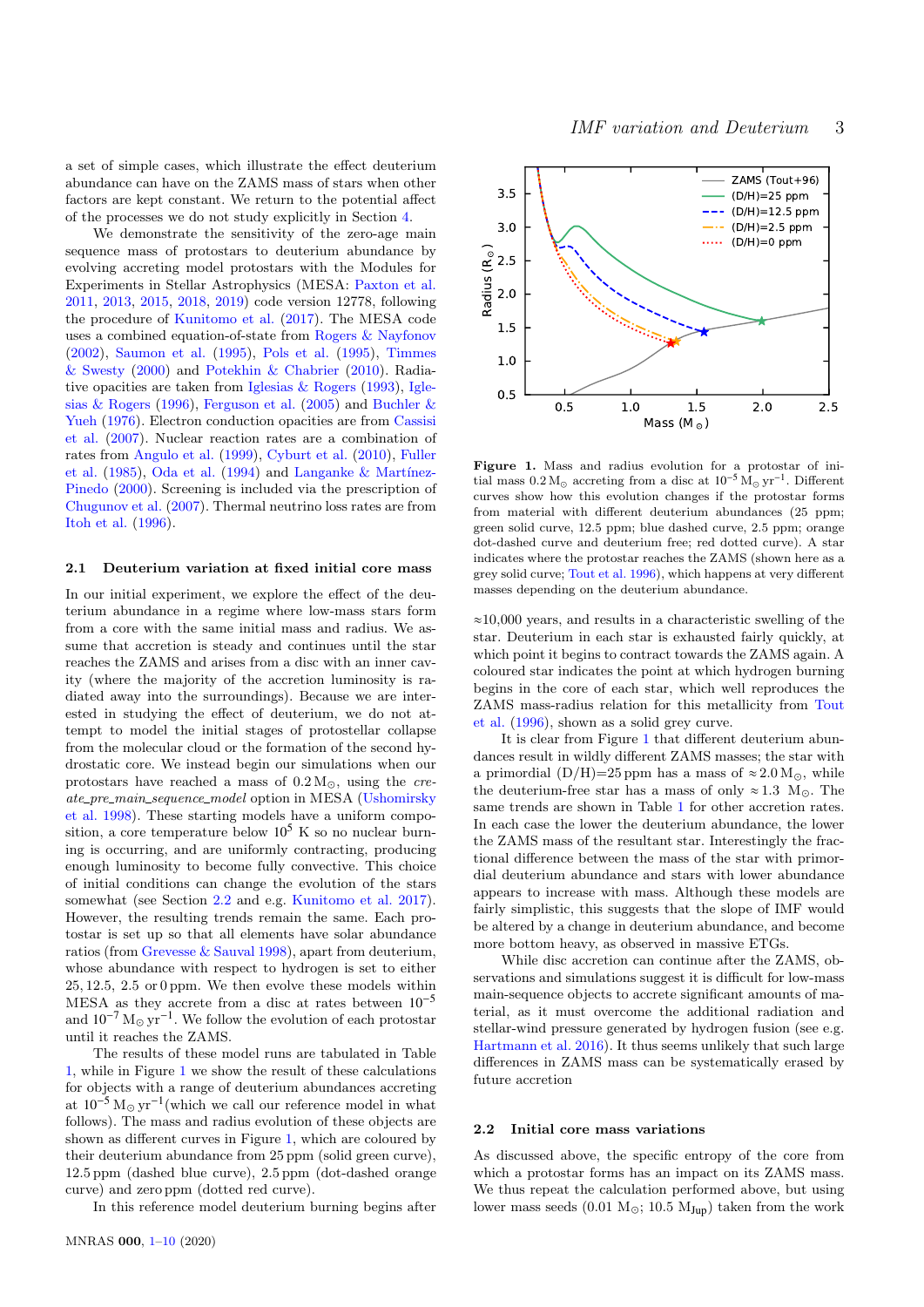# 4 Timothy A. Davis & Freeke van de Voort

| $M_{init}$                                    | $R_{init}$    | $log_{10}M$           | [D/H]            | $M_{ZAMS}$    | $\Delta \mathrm{M}$ |
|-----------------------------------------------|---------------|-----------------------|------------------|---------------|---------------------|
| $(M_{\odot})$                                 | $(R_{\odot})$ | $(M_{\odot} yr^{-1})$ | (ppm)            | $(M_{\odot})$ | $(M_{\odot})$       |
| $\left(1\right)$                              | (2)           | (3)                   | (4)              | (5)           | (6)                 |
| 1) Accretion variation at fixed initial mass: |               |                       |                  |               |                     |
| $0.2\,$                                       | 23.2          | $-5$                  | 25.0             | 1.95          |                     |
| $0.2\,$                                       | 23.2          | $-5\phantom{1}$       | 12.5             | 1.52          | 0.43                |
| $0.2\,$                                       | 23.2          | $-5$                  | 2.5              | 1.32          | 0.63                |
| $0.2\,$                                       | 23.2          | $-5$                  | 0.0              | 1.27          | 0.67                |
| $0.2\,$                                       | 23.2          | $-6$                  | 25.0             | 1.11          |                     |
| $0.2\,$                                       | 23.2          | $-6$                  | 12.5             | 1.02          | 0.09                |
| $0.2\,$                                       | 23.2          | $-6$                  | $2.5\,$          | 0.94          | 0.17                |
| $0.2\,$                                       | 23.2          | $-6$                  | 0.0              | 0.90          | 0.20                |
| 0.2                                           | 23.2          | $-7$                  | 25.0             | 0.74          |                     |
| $0.2\,$                                       | 23.2          | $-7$                  | 12.5             | 0.69          | 0.05                |
| 0.2                                           | 23.2          | $-7$                  | 2.5              | 0.64          | 0.10                |
| $0.2\,$                                       | 23.2          | $-7$                  | 0.0              | 0.63          | 0.11                |
| 2) Smaller initial mass:                      |               |                       |                  |               |                     |
| 0.01                                          | $1.5\,$       | $-5$                  | 20.0             | 0.84          |                     |
| 0.01                                          | $1.5\,$       | $-5$                  | 10.0             | 0.60          | 0.24                |
| 0.01                                          | $1.5\,$       | $-5$                  | 0.0              | 0.45          | 0.39                |
| 3) Time varying accretion rate:               |               |                       |                  |               |                     |
| $0.2\,$                                       | 23.2          | V&B15                 | 25               | 0.84          |                     |
| $0.2\,$                                       | 23.2          | V&B15                 | 12.5             | 0.67          | 0.17                |
| $0.2\,$                                       | 23.2          | V&B15                 | $2.5\,$          | 0.62          | 0.22                |
| $0.2\,$                                       | 23.2          | V&B15                 | $\boldsymbol{0}$ | 0.61          | 0.23                |

<span id="page-3-1"></span>Table 1. Results from our MESA models of low-mass protostars evolving with different deuterium abundances.

Notes: Column one and two show the initial mass and radius of the core in place at the start of the protostellar model run. Model types 1 and 3 have core masses and radii following the scaling relations of [Ushomirsky et al.](#page-9-37) [\(1998\)](#page-9-37), while model type 2 uses the initial conditions from [Kunitomo et al.](#page-8-29) [\(2017\)](#page-8-29). Column 3 shows the accretion rate onto the core, which is constant for model types 1 and 2, but varies in model 3 following the prescriptions of [Vorobyov & Basu](#page-9-39) [\(2015\)](#page-9-39). Column 4 shows the initial deuterium abundance of each model. Column 5 shows the mass of each star as it reached the ZAMS, while Column 6 shows the difference between that mass and the mass of the equivalent star with a primordial deuterium abundance. Note that for model type 2 we calculate these values with respect to the 20 ppm deuterium (instead of 25 ppm) star due to the different initial deuterium abundance values used in [Kunitomo et al.](#page-8-29) [\(2017\)](#page-8-29). In all cases, stars formed from lower deuterium abundance material have lower ZAMS masses and this effect is more pronounced in higher mass stars.

of [Kunitomo et al.](#page-8-29) [\(2017\)](#page-8-29). These seeds accrete from a disc at the same rate as the reference model described above  $(10^{-5})$  $M_{\odot}$  yr<sup>-1</sup>), and have initial deuterium abundances of 20 ppm, 10 ppm, and zero ppm. The results of these calculations are again tabulated in Table [1.](#page-3-1) Although the ZAMS mass of the star is very different from our reference calculation in this scenario (as expected given the higher density of the initial seed) stars formed from deuterium-depleted material again have significantly lower masses.

# 2.3 Time varying accretion rates

In the above sections we have assumed that stars accrete steadily from their birth cloud. In reality temporal variations in accretion rate are significant, and it is likely that the majority of the mass is accreted onto low-mass protostars early in their evolution. We test the impact of this by running a series of models as above, but using accretion histories parameterised from the disk gravitational instability and fragmentation models of [Vorobyov & Basu](#page-9-39) [\(2015\)](#page-9-39). In these models accretion begins at a rate  $\approx 10^{-5}$  M<sub>o</sub> yr<sup>-1</sup>, and declines as  $\approx t^{-1/3}$ .

We implemented this accretion evolution in MESA, and evolved a set of protostars (whose other parameters such as initial mass and radius were kept fixed to the values used in our reference model). The results of these calculations are tabulated in Table [1.](#page-3-1) Once again the lower deuterium abundance protostars have significantly lower ZAMS masses than those formed from primordial material, suggesting accretion rate variations alone cannot remove the effect.

We note that the time taken for a given mass protostar to reach the deuterium burning phase is dependent on its total mass (and thus its accretion rate for any given initial core mass). Higher mass systems evolve more quickly, and thus the presence of a deuterium burning phase has a maximal chance to affect the evolution of high-mass stars. Lower mass protostars evolve more slowly, and thus may have accreted the majority of their mass before deuterium burning begins. This once again suggests that deuterium abundance changes are likely to reduce the masses of higher mass protostars more than lower mass systems, and thus potentially create a bottom-heavy IMF.

# <span id="page-3-0"></span>3 WHERE DO DEUTERIUM VARIATIONS MATTER?

We have shown above that deuterium abundance variations have the potential to change the ZAMS mass of accreting protostars such that the IMF may become more bottomheavy. In this Section we show that deuterium variations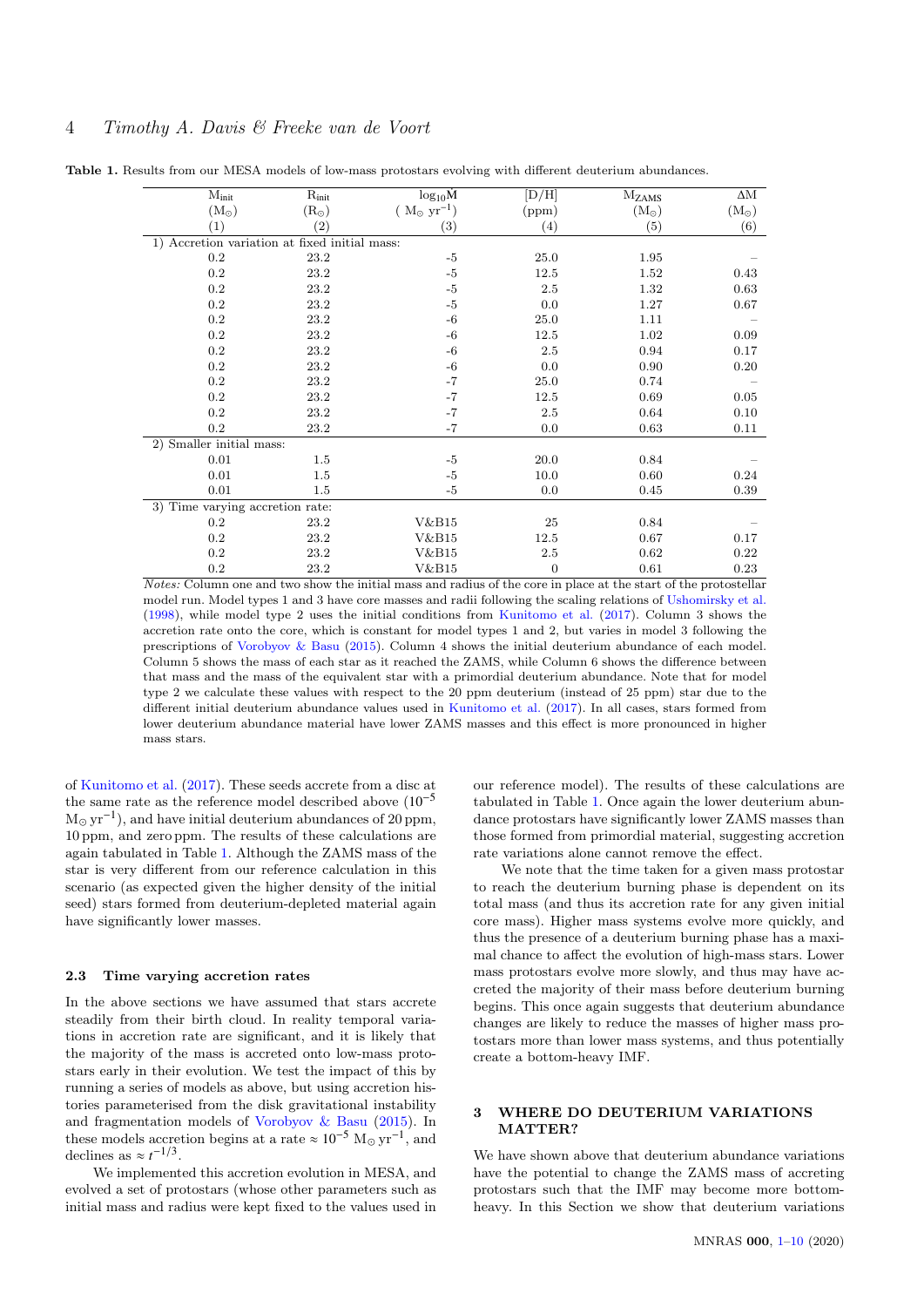are expected to be important in the same settings where a bottom-heavy IMF has been observed - in the centres of massive passive galaxies.

Unfortunately the amount of deuterium present in forming protostars leaves little, if any, observable trace in mainsequence stellar properties. Compounding this issue, the deuterium abundance in the ISM itself is hard to measure in other galaxies (with the exception of some quasar sightline systems). As such we here turn to cosmological hydrodynamic simulations.

#### 3.1 The EAGLE simulations

We make use of the 'Evolution and Assembly of GaLaxies and their Environments' (EAGLE) project [\(Schaye et al.](#page-9-40) [2015;](#page-9-40) [Crain et al.](#page-8-43) [2015;](#page-8-43) [McAlpine et al.](#page-9-41) [2016\)](#page-9-41), which consists of a large number of cosmological. hydrodynamical simulations with different subgrid physics, simulation volumes, and resolutions, which were run using a modified version of the GADGET-3 code (last described in [Springel](#page-9-42) [2005\)](#page-9-42). Here we make use of the largest (100 co-moving Mpc on a side) cubic periodic volume simulation  $(*Ref-L100N1504")$ , which includes the effect of both stellar and active galactic nucleus (AGN) feedback. A comprehensive description of this simulation, and of the database of galaxy properties extracted from it, can be found in [Schaye et al.](#page-9-40) [\(2015\)](#page-9-40), [Crain](#page-8-43) [et al.](#page-8-43) [\(2015\)](#page-8-43), [McAlpine et al.](#page-9-41) [\(2016\)](#page-9-41), and [The EAGLE team](#page-9-43) [\(2017\)](#page-9-43).

This simulation uses a smoothed particle hydrodynamics (SPH) scheme to follow the gaseous components of the Universe. This has significant advantages over grid codes for our application (as well as some disadvantages). In EAGLE, each gas particle begins with a fixed initial mass  $(M_{\text{min}} =$  $1.81\times10^{6}$  M<sub>\odot</sub> in the reference simulation used here), which can increase as stellar mass loss material is incorporated. with that particle (there is no mixing). Each star particle that forms represents a stellar population of a single age (a simple stellar population; SSP) which inherits its mass and metallicity from its progenitor gas particle. When a star forms from a gas particle it thus encodes the fraction of mass loss material present in the gas  $(f<sub>ml</sub>)$ , which directly relates to the deuterium fraction of that gas with respect to primordial  $(\frac{D}{D_{\text{prim}}})$ . This deuterium fraction is encoded in the ratio of the initial mass of the star particle (*M*∗,init) to the minimum particle mass  $(M_{\text{min}})$ :

$$
f_{\rm ml} = 1 - \frac{M_{\rm min}}{M_{*,\rm init}} = 1 - \frac{D}{D_{\rm prim}}.
$$
 (1)

The method described above has been used to study the evolution and importance of mass loss in EAGLE [\(Segers](#page-9-44) [et al.](#page-9-44) [2016\)](#page-9-44). A similar scheme has been used to study deuterium in cosmological zoom simulations [\(van de Voort et al.](#page-9-45) [2018\)](#page-9-45).

EAGLE adopts a [Chabrier](#page-8-1) [\(2003\)](#page-8-1) IMF, spanning the mass range of  $0.1 - 100$  M<sub> $\odot$ </sub>. Following the prescriptions of [Wiersma et al.](#page-9-46) [\(2009\)](#page-9-46), a star particle loses mass through stellar winds, core collapse and Type Ia supernova explosions. The rate at which mass is lost is calculated using the metallicity-dependent stellar lifetime tables of [Portinari](#page-9-47) [et al.](#page-9-47) [\(1998\)](#page-9-47). As this mass is lost from the stellar particles, it is allocated to the nearest 48 gas particles according to the smooth particle hydrodynamics interpolation scheme. This interpolation scheme has a disadvantage for our study, because there is no limit on the distance to those gas particles. In a gas-rich galaxy this is unlikely to matter. However in a quenched early-type system with little gas, this mass loss may end up being added to hot halo particles far from the galaxy centre, rather than forming a new reservoir of gas within the galaxy. This likely causes us to underestimate the true contribution of mass loss to the ISM (and thus star formation from deuterium-depleted material) in some circumstances.

In Figure [2](#page-5-0) we show the median mass loss fraction of the stars that lie within the central 10 kpc of passive galaxies (defined as having a  $SFR/M_* < 10^{-11} yr^{-1}$ ) with stellar masses  $> 3 \times 10^9$  M<sub>o</sub> at  $z = 0$  in EAGLE. This median mass masses  $> 3 \times 10^9$  M<sub>o</sub> at  $z = 0$  in EAGLE. This median mass loss fraction corresponds directly to the deuterium fraction (with respect to the primordial) of these stars at the moment they were formed (shown as a second y-axis). We plot these quantities as a function of the total stellar mass, velocity dispersion, and metallicity of these systems (blue points). The median, 16th, and 84th percentiles of the distribution are shown as black solid and dashed curves, respectively. The most massive, highest velocity dispersion, and highest metallicity objects show the highest mass loss fraction. They thus would have formed stars with the lowest average deuterium content (in agreement with the results of [Segers et al.](#page-9-44) [2016](#page-9-44) and [van de Voort et al.](#page-9-45) [2018\)](#page-9-45).

In Figure [2](#page-5-0) we only considered passive galaxies. In order to investigate what happens in more star-forming systems in Figure [3](#page-5-1) we show the median fraction of deuterium-free mass loss in stars that have formed since  $z = 1$  in each galaxy, plotted against their  $z = 0$  specific star formation rate (blue points). The objects that have formed a large fraction of their stellar mass recently have done so from much more deuterium-rich gas than those that are more passive. If the deuterium abundance is an important parameter in mediating IMF variation then this may help explain why altered IMFs are primarily observed in passive systems. This is discussed further in Section [4.](#page-6-0)

In Figure [4](#page-5-2) we show how the stars created from deuterium-poor mass loss material are distributed in their passive parent galaxies. We plot the median mass loss fraction as a function of radius (normalised by the half-mass radius) for objects in different stellar mass bins (as indicated in the legend). In all cases the mass loss fraction is highest in the central regions (a median mass loss fraction of between 33-41 per cent depending on stellar mass) and decreases radially. Passive galaxies with different stellar masses show similar deuterium gradients, but with a different normalisation (as expected from Figure [2\)](#page-5-0).

Another question the simulations allow us to address is the cosmic evolution of (deuterium-free) stellar mass loss fuelling star formation. [Segers et al.](#page-9-44) [\(2016\)](#page-9-44) showed that the fractional contributions of stellar mass loss to the cosmic star formation rate increases with time, reaching 35 per cent at  $z = 0$  when averaged over the entire galaxy population. In Figure [5](#page-6-1) we explore this further, extracting from the EA-GLE simulation the star formation history of stars that lie in the central kiloparsec of massive galaxies ( $> 10^{10}$  M<sub>\ooops</sub>) which are passive  $(SFR/M_* < 10^{-11} \text{ yr}^{-1})$  at the present day. The fraction of the star formation rate density which arises from fraction of the star formation rate density which arises from primordial material is shown as a solid orange curve, while the fraction of star formation that is fuelled from processed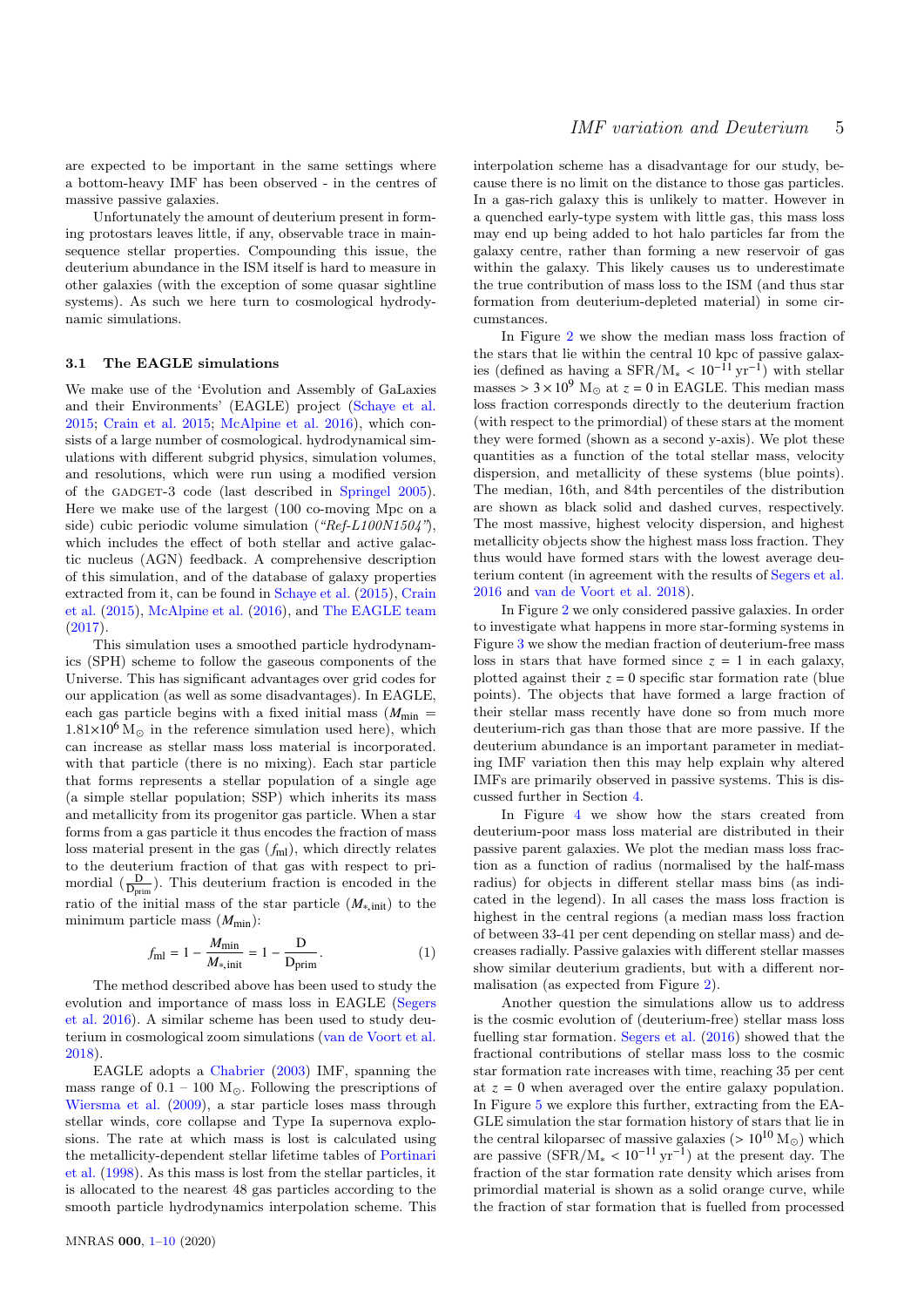

Figure 2. Median fraction of deuterium-free mass loss incorporated in stars that lie within the central 10 kpc of passive galaxies (defined as having a SFR/M<sub>\*</sub> <  $10^{-11}$  yr<sup>-1</sup>) with stellar masses >  $3 \times 10^{9}$ M<sub>o</sub> at  $z = 0$  in EAGLE. These are plotted against the total stellar mass valority dispersion, and motalligity of these systems (blue points). A sec mass, velocity dispersion, and metallicity of these systems (blue points). A second y-axis shows the median deuterium fraction (with respect to primordial) at the birth of these stars. Solid and dashed black curves indicate the median and 16th and 84th percentiles of the distribution in each panel. High mass, high velocity dispersion, and high metallicity galaxies (the types of systems where IMF variations have been observed) have a higher median mass loss fraction and thus a lower average deuterium abundance.



<span id="page-5-1"></span>Figure 3. The median fraction of deuterium-free mass loss incorporated into stars that have formed since  $z = 1$  in each galaxy extracted from EAGLE, plotted against its  $z = 0$  specific star formation rate (blue points). Solid and dashed black curves indicate the median and 16th and 84th percentiles of the distribution. Objects that are strongly star-forming today have had significantly more deuterium in their ISM over the last ≈8 Gyrs, while  $z = 0$ passive systems have been forming stars from material with significantly lower deuterium abundance.

(deuterium-depleted) material in these systems is shown as a dash-dotted red curve. The total amount of star formation arising from deuterium-depleted stellar mass loss peaks at  $z \approx 1.5$  in these passive systems (where it provides  $\approx 30$ per cent of the total star formation rate density; SFRD). In addition, mass loss dominates the total star formation rate density in the central kiloparsec of these galaxies at  $z \leq 0.5$ (contributing  $>60$  per cent of the SFRD by  $z = 0$ ).

Overall, analysis of these cosmological simulations show us that deuterium variations are expected in the same regimes where IMF variations have been found. The

<span id="page-5-0"></span>

<span id="page-5-2"></span>Figure 4. Median fraction of deuterium-free mass loss incorporated in stars as a function of radius (normalised by the half-mass radius, here denoted Re) within passive galaxies in EAGLE. Objects with  $9.5 < log(M_{*}/M_{\odot}) < 10.0$  are shown as a dotted blue curve, while objects with  $10.0 < log(M_{*}/M_{\odot}) < 10.5$  are shown as a dash-dotted green curve,  $10.5 < log(M_{*}/M_{\odot}) < 11.0$  as a dashed orange curve, and  $11.0 < log(M_{*}/M_{\odot}) < 11.5$  as a solid red curve. Deuterium-free mass loss is important in the central regions of passive galaxies at all masses.

strongest deuterium depletion is seen in the centres of massive, metal enriched galaxies, which is where IMF variations are observed. Deuterium-poor gas is available in significant quantities even 10 Gyr ago (when the bulk of the stars in ETGs are forming) and becomes even more important in the centres of massive galaxies at low redshifts. We will discuss this, and its implications, further in Section [4.](#page-6-0)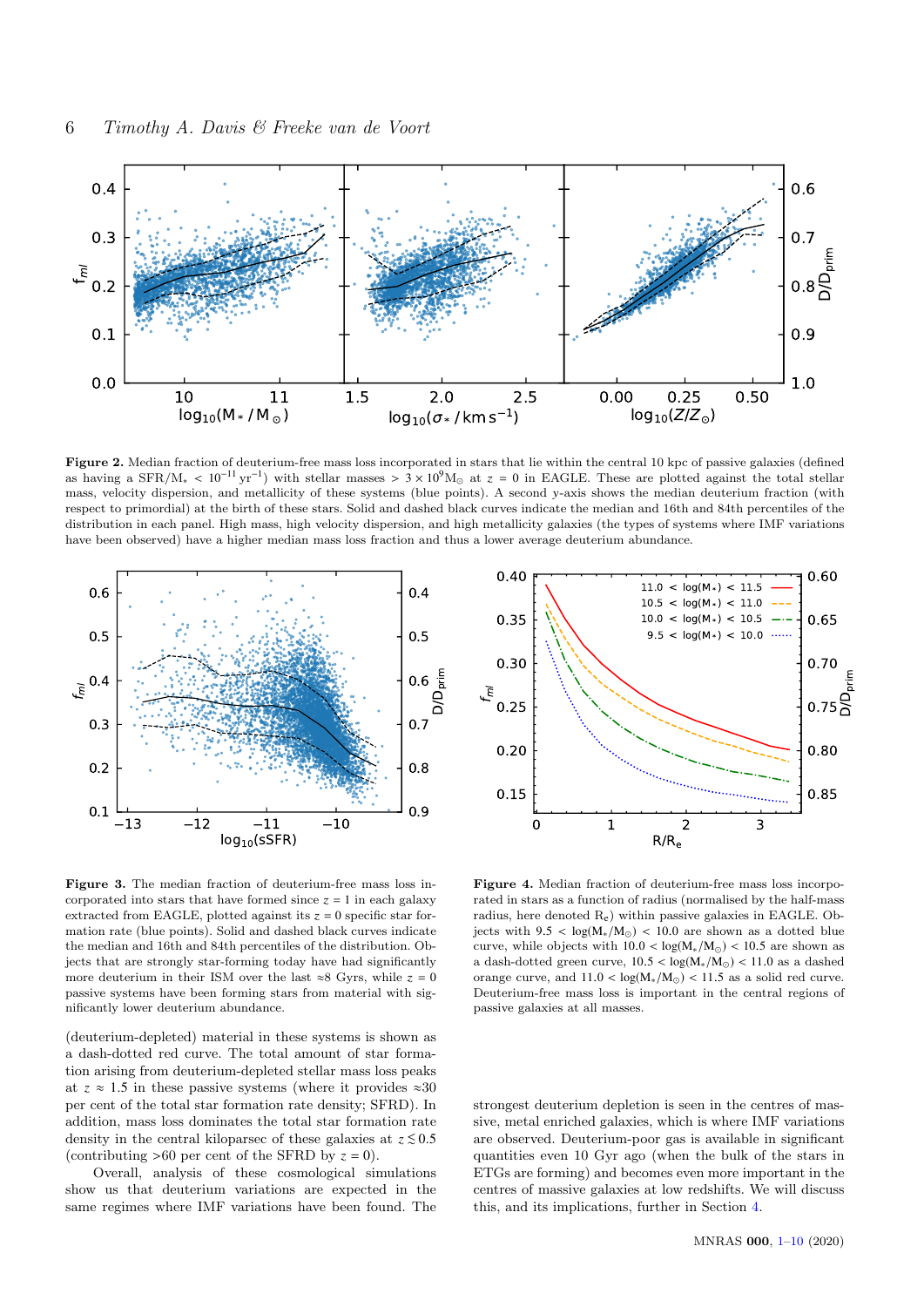

<span id="page-6-1"></span>Figure 5. The evolution of the cosmic SFR density for stars which lie in the inner kiloparsec of massive  $(> 10^{10} M_{\odot})$ , passive  $(SFR/M_* < 10^{-11} \text{ yr}^{-1})$  galaxies at redshift zero in EAGLE.<br>Curves are shown for star formation fuelled by gas that has and Curves are shown for star formation fuelled by gas that has, and has not, been recycled through stars (red dashed curve and orange solid curve, respectively). The star formation rate density fuelled by processed deuterium-free material is highest at  $z \approx 1.5$ and begins to dominate the total star formation rate density of such massive, passive systems at  $z < 0.5$ .

# <span id="page-6-0"></span>4 DISCUSSION AND CONCLUSIONS

Understanding the cause of any variation in the IMF is clearly of great importance if we want to constrain galaxy formation theories with electromagnetic observations. In this paper we have shown that the deuterium abundance is one physical parameter that could have an effect on the IMF.

We have used MESA models of protostars to show that those forming from deuterium-free material would be expected to be significantly less massive than those forming under the same conditions but with higher deuterium abundances. The sensitivity of protostellar evolution to deuterium abundance changes in stars of different masses in our model, in a way that would likely create a bottom-heavy IMF.

Various uncertainties could impact this result. For instance, the specific entropy of the initial pre-main sequence seed can change the evolution of the protostars somewhat (as explored in Section [2.2\)](#page-2-0), although for any initial specific entropy the deuterium abundance effect remains. The specific entropy distribution of pre-stellar cores may well change in the highly turbulent gas of starburst galaxies, but it seems unlikely that it would vary in the exact way required to systematically remove any effect from the deuterium abundance.

A further uncertainty arises from our treatment of accretion. Here we have studied the cases where accretion is steady state or declining with time, and arises from a disc with an inner cavity that lets the majority of the accretion luminosity escape. If a large amount of accretion energy were to instead be trapped, then it can swell the star and reduce the dependence of the the IMF on the deuterium abundance (see e.g. [Hosokawa & Omukai](#page-8-44) [2009\)](#page-8-44). In star-forming regions within the Milky Way, it seems that changes in the deuterium abundance alongside changes in accretion energy trapping may help to explain the full spread of protostar luminosities observed [\(Kunitomo et al.](#page-8-29) [2017;](#page-8-29) [Jensen & Haug](#page-8-45)[bølle](#page-8-45) [2018\)](#page-8-45). However, it is unclear under which conditions

each of these effects dominate. Some studies find that accretion energy trapping may be more common at higher accretion rates [\(Jensen & Haugbølle](#page-8-45) [2018\)](#page-8-45). Thus this accretion energy trapping effect could also potentially affect the IMF. Further exploration of the interplay between these processes, and how they manifest in real star forming environments is clearly required to fully understand this.

Finally, our simple models are only valid for low-mass stars ( $\leq 2 M_{\odot}$ ). Forming higher mass stars following these prescriptions is not possible without inputing exceedingly high accretion rates (significantly higher than those expected observationally and theoretically; e.g. [Padoan et al.](#page-9-48) [2014\)](#page-9-48). Massive star formation is known to proceed differently from low mass star formation (e.g. [Tan](#page-9-49) [2016;](#page-9-49) [Motte et al.](#page-9-50) [2018\)](#page-9-50), and may be strongly influenced by the local environment (e.g. [Peretto et al.](#page-9-51) [2013;](#page-9-51) [Williams et al.](#page-9-52) [2018;](#page-9-52) [Hacar et al.](#page-8-46) [2018\)](#page-8-46). We thus do not speculate here on the effect deuterium abundance could have on these systems. Even if these massive stars were immune to any effect, reducing the amount of ≈0.5-2  $M_{\odot}$  stars (creating a 'scooped' IMF) could still affect observations, as these stars dominate the mass, and in passive galaxies are typically the most massive stars still present (and thus dominate their spectra).

In Section [3](#page-3-0) we used a simulation from the EAGLE suite to explore where variations in the deuterium fraction are important. We showed that the deuterium abundance is expected to be lowest in massive metal-enriched passive galaxies. We also showed that there is significant radial variation in the deuterium fraction within galaxies, with their centres showing the largest deuterium depletion. Thus we predict that deuterium abundance variations occur exactly where evidence for IMF variation is strongest.

The radial deuterium abundance gradients we find in the simulated EAGLE galaxies are, however, very similar for passive galaxies of all stellar masses, just with a different normalisation that depends on mass. This is somewhat at odds with observations, which typically find shallow or no radial gradients in the IMF of low mass ETGs (see e.g. [Parikh et al.](#page-9-11) [2018\)](#page-9-11). Observational studies which trace radial variation in the IMF are in their infancy and suffer from significant projection effects. Assuming the observed lack of IMF gradients in low-mass galaxies is correct, however, then (if deuterium is linked to IMF variation) perhaps the deuterium abundances found in these lower mass galaxies are high enough even at their centres to avoid significant IMF variation. Alternatively, it is possible that the limitations of the simulation may be causing this effect. For instance, no metal mixing occurs between individual resolution elements in the simulations. If local mixing were included it would likely reduce radial abundance variations. This effect is likely to be strongest in the low mass systems, which are physically smaller and thus mix more easily. Including the effect of local mixing while tracing deuterium explicitly in future simulations would help constrain this.

Many authors have assumed that the starbursts that create massive ETGs are where the process(es) that change the IMF manifest themselves. This is supported by the correlation reported by some authors between the IMF and alphaelement abundance (e.g. [Conroy & van Dokkum](#page-8-6) [2012\)](#page-8-6). High alpha-element abundances suggest that the bulk of the stars in these systems formed quickly, before supernova type-Ia's pollute the ISM with significant amounts of iron. Thus it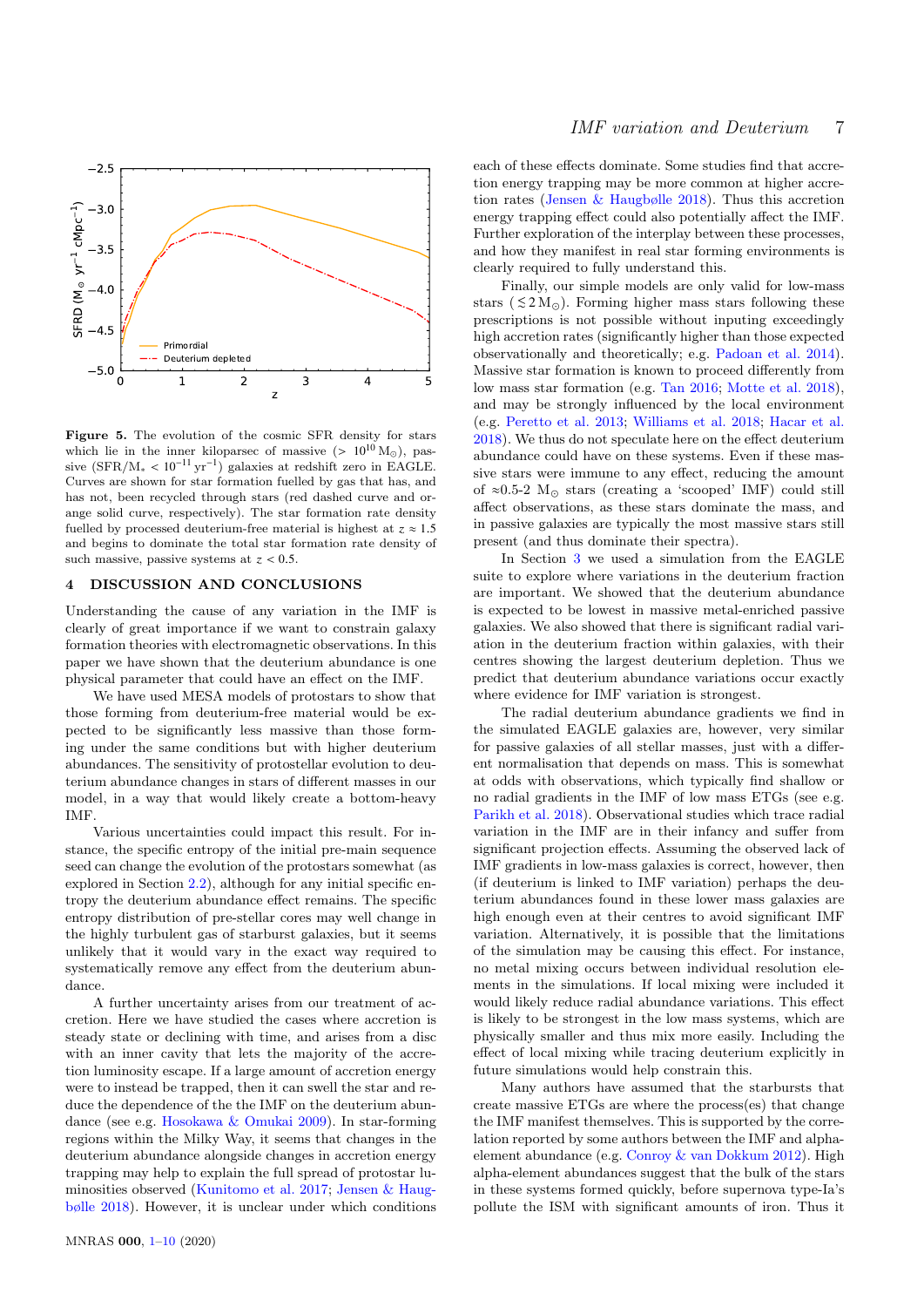has been assumed that objects with the most bottom-heavy IMFs formed the majority of their mass very quickly. If deuterium were the cause of IMF variation, however, it seems more likely that the stars formed initially in the starburst would have a more normal IMF, and the stars that are formed later may be the ones with a different IMF. These deuterium-poor stars could have been formed right after the initial burst of star formation when the alpha-enrichment would have still been high (as ≈25% of the initial mass of stars returns to the ISM as deuterium free gas within 1 Myr of the onset of a star formation burst, and  $\approx 40\%$  within a Gyr; see e.g. Fig. 1 in [Segers et al.](#page-9-44) [2016\)](#page-9-44). Alternatively they could have been added at later times as stellar mass loss from lower mass AGB stars accumulated. This latter processes is expected to be important in fuelling the star formation observed in massive galaxies (see e.g. Section [3;](#page-3-0) [Davis & Bureau](#page-8-47) [2016;](#page-8-47) [Davis et al.](#page-8-48) [2019\)](#page-8-48).

We note that different IMFs have different mass-loss rates. For instance, a [Chabrier](#page-8-1) [\(2003\)](#page-8-1) IMF (as assumed in EAGLE) returns around 1.5 times more mass to the ISM than a [Salpeter](#page-9-53) [\(1955\)](#page-9-53) IMF (see e.g. Appendix A of [Segers](#page-9-44) [et al.](#page-9-44) [2016](#page-9-44) and references therein). Assuming deuterium (and thus stellar mass-loss material) is important in altering the IMF, this means that mass-loss rates will slow somewhat as successive generations of stars form with more bottomheavy (Salpeter-like) IMFs. The impact of this is hard to gauge and will depend on the channel which forms the majority of the IMF-discrepant stars in present-day galaxies. For instance, the lower mass-loss rate of stars with a [Salpeter](#page-9-53) [\(1955\)](#page-9-53) type IMF would not impact the eventual composite IMF of a galaxy if the majority of the stars with a bottomheavy IMF formed preferentially in a single burst (e.g. as a second-generation population within a starburst). If the more secular channels of IMF change discussed above dominate, however, then this could slow the accumulation of new deuterium-free gas, and thus the production of new stars with an altered IMF. A better understanding of this should be possible within simulations which explicitly trace the changing IMF and its effect on mass loss and deuterium enrichment.

If the IMF of forming stars were to vary temporally as described above then this has several implications for our understanding of galaxy evolution. For instance, the colours and optical spectra of ETGs suggest (when analysed assuming a fixed IMF) that little star formation has occurred in these systems in the last  $\approx 10 \text{ Gyr}$  (e.g. [Thomas et al.](#page-9-54) [2005\)](#page-9-54). This is despite galaxy mergers, stellar mass loss, and accretion providing ample material from which stars could form. This has been used to argue for efficient 'maintenance mode' AGN feedback which heats and removes gas from the ISM and halo of massive galaxies (e.g. [Bower et al.](#page-8-49) [2006;](#page-8-49) [Croton](#page-8-50) [et al.](#page-8-50) [2006\)](#page-8-50). If the IMF were to vary as described above, however, star formation fuelled by deuterium-depleted material at intermediate redshifts would be difficult to detect observationally in  $z = 0$  galaxies (as it would have a deficit of solar-type stars which would be expected to dominate present-day spectra). This may reduce the amount of maintenance mode AGN feedback required to match the properties of the observed galaxy population.

Additionally, star formation in local ETGs appears to proceed differently from star formation in local spiral galaxies, turning gas into stars with a significantly lower efficiency

[\(Saintonge et al.](#page-9-55) [2011;](#page-9-55) [Davis et al.](#page-8-51) [2014\)](#page-8-51). If this star formation were to be fuelled by deuterium-free stellar mass loss, and if that were to result in a significantly different IMF, this would bias the observations. It is then possible that there is no need for large scale star formation efficiency changes in this population.

Although we are unable to determine the shape of the IMF that results from deuterium-depleted star-formation in this work, we do find hints that it could have a 'scooped' shape, with massive stars being unaffected. Typically, stellar population analyses fit IMFs with single power-law shapes, or multiple power laws with free slopes between e.g. 0.1 - 0.5, 0.5 - 1 and 1-100  $\mathrm{M}_\odot.$  Our analyses suggest that deuterium abundance variations may primarily affect stars from 0.5 - 2 solar masses (although the exact mass range affected is assumption dependent, as discussed above). Some authors have suggested variation of the IMF within the  $0.5 - 1$  M<sub>o</sub> region could provide the best fit to their observational data [\(Feldmeier-Krause et al.](#page-8-52) [2020\)](#page-8-52), but further analysis is required to confirm this. Overall our results suggest that more complicated 'scooped' shapes may need to be included in IMF studies in the future.

It is important to note that a 'scooped' IMF shape, as discussed above, would cause dynamical measurements of the IMF mismatch parameter (which rely on mass-to-light ratios; see e.g. [Cappellari et al.](#page-8-2) [2012\)](#page-8-2) to vary temporally. The inferred IMF mismatch parameter would depend both on the mass-fraction of stars with an altered IMF, and the time since those stars were formed. Some hints of the IMF mismatch parameter having a secondary age dependence have been found observationally in the past (e.g. [Zhou et al.](#page-9-7) [2019\)](#page-9-7). This would be expected to cause significant scatter in IMF – host galaxy correlations.

Deuterium-free stellar mass loss is an important source of fuel for star formation in galaxies of all types (e.g. [Segers](#page-9-44) [et al.](#page-9-44) [2016\)](#page-9-44). If deuterium were important in setting the IMF then one could question why the Milky Way and other spiral galaxies do not show differences in their IMF. We showed (Figure [3\)](#page-5-1) that high sSFR galaxies are more deuterium-rich material than passive galaxies. We here posit that this is because of the smoother, accretion-dominated star formation histories of spiral galaxies. Such systems are thought to form stars at a fairly steady rate across cosmic time, mainly fuelled by accretion of metal-poor (and thus deuterium-rich) material (e.g. [van de Voort & Schaye](#page-9-56) [2012\)](#page-9-56). The Milky Way appears to have followed this evolutionary path, with a current day gas accretion rate which is similar to its total star formation rate (e.g. [Fox et al.](#page-8-53) [2014\)](#page-8-53). As star formation efficiencies in spiral galaxies are low (depletion times of  $\approx$ 2 Gyr; e.g. [Bigiel et al.](#page-8-54) [2011\)](#page-8-54) and mixing times are short ( $\approx 100$  – 350 Myr; [de Avillez & Mac Low](#page-9-57) [2002;](#page-9-57) [Kreckel et al.](#page-8-55) [2019\)](#page-8-55) deuterium-poor mass loss material likely has time to mix with newly accreted deuterium-rich gas before it forms stars. This is supported by the approximately constant  $(D/H)$  ratio measured across the Milky Way disc (once dust depletion is accounted for: e.g. [Linsky et al.](#page-9-58) [2006\)](#page-9-58). In starbursts at high redshift the depletion time can be much smaller than this mixing time and the return rate of deuterium-depleted material much higher than in a steady state system, perhaps allowing deuterium-depleted stars to form. ETGs at low redshift, on the other hand, have low gas return rates, but inflow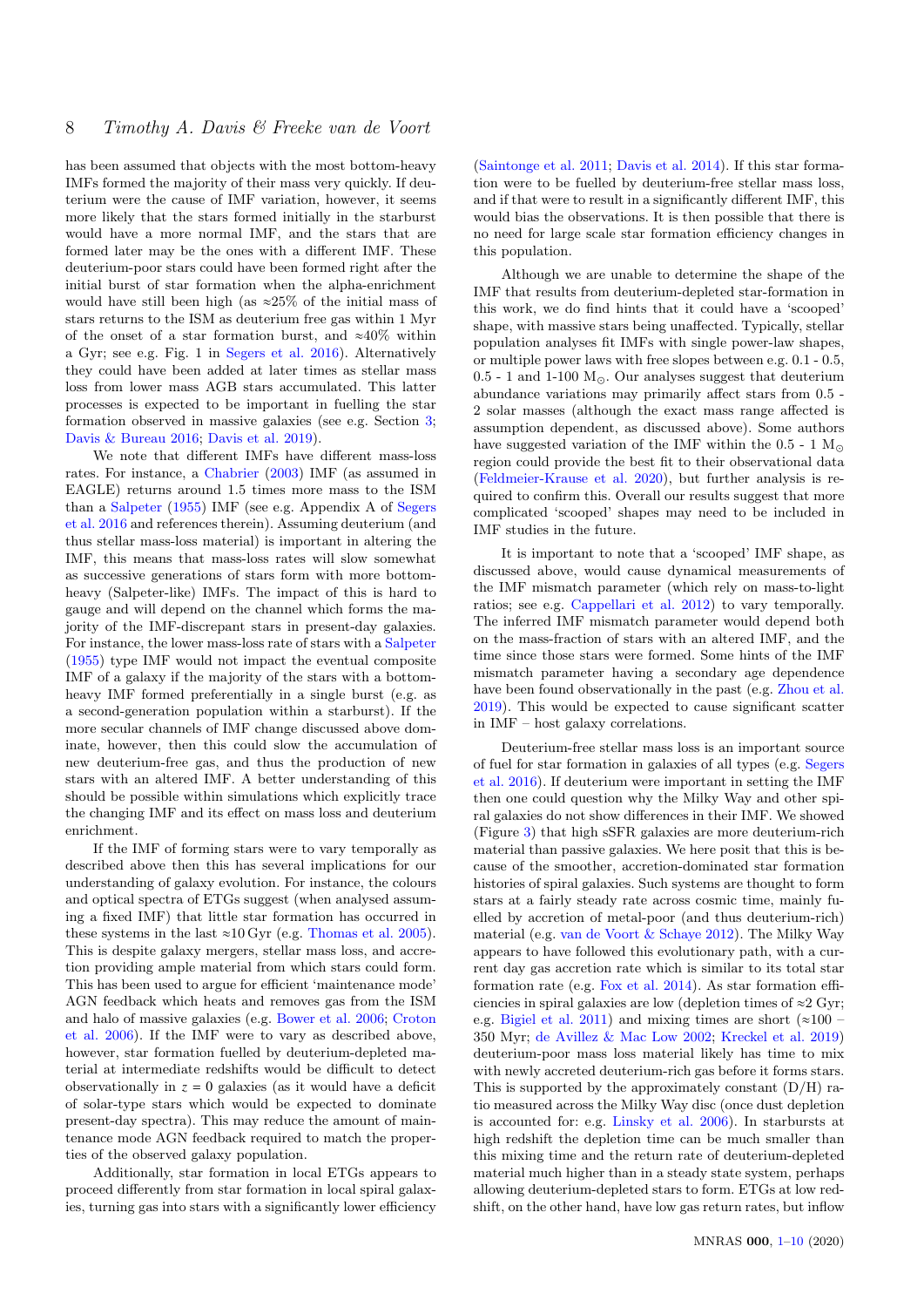rates that are even lower, potentially allowing them to host star formation from an entirely deuterium-depleted ISM.

Additional work is clearly required to determine if deuterium does play a role in IMF variation. Given the difficulties in determining the deuterium fraction of gas in galaxies (especially given the selective fractionation effects that can affect cold ISM tracers) it is crucial to concentrate observationally on systems where we strongly suspect stellar mass loss is dominating the supply of gas. One such location is in satellite ETGs within galaxy clusters, where essentially all sources of external primordial gas have been removed. If late-time star formation with an altered IMF is important then these systems may show stronger IMF variation than their field counterparts, and with less scatter. A recent study of the Coma cluster [\(Shetty et al.](#page-9-59) [2020\)](#page-9-59) finds a very tight IMF –  $\sigma_*$  correlation, that is slightly offset from relations primarily based on field objects. While these changes may also be due to systematic differences in analysis, it at least suggests this is a promising line of enquiry for future work. By combining such work with further advances in simulation techniques and more accurate protostellar modelling, the role (if any) of deuterium in IMF variation can be revealed.

## ACKNOWLEDGEMENTS

We thank the referee for helpful comments which improved this work. TAD acknowledges support from the UK Science and Technology Facilities Council through grant ST/S00033X/1, and thanks Dr Masanobu Kunitomo for sharing his MESA routines and protostellar seeds. FvdV acknowledges support from a Royal Society University Research Fellowship. We thank Dr. Paul Clarke, Prof. Jane Greaves, Prof. Ant Whitworth, Dr. Nick Wright, and the stars group at Keele University for helpful discussions.

#### DATA AVALABILITY

The data and scripts underlying this article are available via GitHub, at [https://github.com/TimothyADavis/](https://github.com/TimothyADavis/DeuteriumIMF) [DeuteriumIMF](https://github.com/TimothyADavis/DeuteriumIMF).

This paper has been typeset from a TEX/LATEX file prepared by the author.

#### **REFERENCES**

- <span id="page-8-35"></span><span id="page-8-10"></span>Alton P. D., Smith R. J., Lucey J. R., 2017, [MNRAS,](http://dx.doi.org/10.1093/mnras/stx464) [468, 1594](https://ui.adsabs.harvard.edu/abs/2017MNRAS.468.1594A) Angulo C., et al., 1999, [Nuclear Physics A,](http://dx.doi.org/10.1016/S0375-9474(99)00030-5) [656, 3](https://ui.adsabs.harvard.edu/abs/1999NuPhA.656....3A)
- <span id="page-8-4"></span>Auger M. W., Treu T., Gavazzi R., Bolton A. S., Koopmans L.
- V. E., Marshall P. J., 2010, ApJ, 721, L163
- <span id="page-8-27"></span>Baraffe I., Chabrier G., Gallardo J., 2009, [ApJ,](http://dx.doi.org/10.1088/0004-637X/702/1/L27) [702, L27](https://ui.adsabs.harvard.edu/abs/2009ApJ...702L..27B)
- <span id="page-8-18"></span>Bate M. R., Bonnell I. A., 2005, [MNRAS,](http://dx.doi.org/10.1111/j.1365-2966.2004.08593.x) [356, 1201](https://ui.adsabs.harvard.edu/abs/2005MNRAS.356.1201B)
- <span id="page-8-54"></span>Bigiel F., et al., 2011, [ApJ,](http://dx.doi.org/10.1088/2041-8205/730/2/L13) [730, L13](https://ui.adsabs.harvard.edu/abs/2011ApJ...730L..13B)
- <span id="page-8-21"></span>Blancato K., Genel S., Bryan G., 2017, [ApJ,](http://dx.doi.org/10.3847/1538-4357/aa7b84) [845, 136](https://ui.adsabs.harvard.edu/abs/2017ApJ...845..136B)
- <span id="page-8-16"></span>Boselli A., Boissier S., Cortese L., Buat V., Hughes T. M., Gavazzi G., 2009, [ApJ,](http://dx.doi.org/10.1088/0004-637X/706/2/1527) [706, 1527](https://ui.adsabs.harvard.edu/abs/2009ApJ...706.1527B)
- <span id="page-8-49"></span>Bower R. G., Benson A. J., Malbon R., Helly J. C., Frenk C. S., Baugh C. M., Cole S., Lacey C. G., 2006, [MNRAS,](http://dx.doi.org/10.1111/j.1365-2966.2006.10519.x) [370, 645](https://ui.adsabs.harvard.edu/abs/2006MNRAS.370..645B)
- <span id="page-8-17"></span>Brown T., Wilson C. D., 2019, [ApJ,](http://dx.doi.org/10.3847/1538-4357/ab2246) [879, 17](https://ui.adsabs.harvard.edu/abs/2019ApJ...879...17B)
- <span id="page-8-33"></span>Buchler J. R., Yueh W. R., 1976, [ApJ,](http://dx.doi.org/10.1086/154847) [210, 440](https://ui.adsabs.harvard.edu/abs/1976ApJ...210..440B)
- <span id="page-8-2"></span>Cappellari M., et al., 2012, Nature, 484, 485
- <span id="page-8-34"></span>Cassisi S., Potekhin A. Y., Pietrinferni A., Catelan M., Salaris M., 2007, [ApJ,](http://dx.doi.org/10.1086/516819) [661, 1094](https://ui.adsabs.harvard.edu/abs/2007ApJ...661.1094C)
- <span id="page-8-5"></span>Cenarro A. J., Gorgas J., Vazdekis A., Cardiel N., Peletier R. F., 2003, MNRAS, 339, L12
- <span id="page-8-1"></span>Chabrier G., 2003, PASP, 115, 763
- <span id="page-8-39"></span>Chugunov A. I., Dewitt H. E., Yakovlev D. G., 2007, [Phys.](http://dx.doi.org/10.1103/PhysRevD.76.025028) [Rev. D,](http://dx.doi.org/10.1103/PhysRevD.76.025028) [76, 025028](https://ui.adsabs.harvard.edu/abs/2007PhRvD..76b5028C)
- <span id="page-8-23"></span>Coc A., Petitjean P., Uzan J.-P., Vangioni E., Descouvemont P., Iliadis C., Longland R., 2015, [Phys. Rev. D,](http://dx.doi.org/10.1103/PhysRevD.92.123526) [92, 123526](https://ui.adsabs.harvard.edu/abs/2015PhRvD..92l3526C)
- <span id="page-8-11"></span>Collier W. P., Smith R. J., Lucey J. R., 2018, [MNRAS,](http://dx.doi.org/10.1093/mnras/sty1188) [478, 1595](https://ui.adsabs.harvard.edu/abs/2018MNRAS.478.1595C)
- <span id="page-8-6"></span>Conroy C., van Dokkum P. G., 2012, [ApJ,](http://dx.doi.org/10.1088/0004-637X/760/1/71) [760, 71](https://ui.adsabs.harvard.edu/abs/2012ApJ...760...71C)
- <span id="page-8-43"></span>Crain R. A., Schaye J., Bower R. G., et al. 2015, MNRAS, 450, 1937
- <span id="page-8-50"></span>Croton D. J., et al., 2006, [MNRAS,](http://dx.doi.org/10.1111/j.1365-2966.2005.09675.x) [365, 11](https://ui.adsabs.harvard.edu/abs/2006MNRAS.365...11C)
- <span id="page-8-36"></span>Cyburt R. H., et al., 2010, [ApJS,](http://dx.doi.org/10.1088/0067-0049/189/1/240) [189, 240](https://ui.adsabs.harvard.edu/abs/2010ApJS..189..240C)
- <span id="page-8-24"></span>Cyburt R. H., Fields B. D., Olive K. A., Yeh T.-H., 2016, [Reviews](http://dx.doi.org/10.1103/RevModPhys.88.015004) [of Modern Physics,](http://dx.doi.org/10.1103/RevModPhys.88.015004) [88, 015004](https://ui.adsabs.harvard.edu/abs/2016RvMP...88a5004C)
- <span id="page-8-47"></span>Davis T. A., Bureau M., 2016, [MNRAS,](http://dx.doi.org/10.1093/mnras/stv2998) [457, 272](https://ui.adsabs.harvard.edu/abs/2016MNRAS.457..272D)
- <span id="page-8-9"></span>Davis T. A., McDermid R. M., 2017, [MNRAS,](http://dx.doi.org/10.1093/mnras/stw2366) [464, 453](https://ui.adsabs.harvard.edu/abs/2017MNRAS.464..453D)
- <span id="page-8-51"></span>Davis T. A., et al., 2014, [MNRAS,](http://dx.doi.org/10.1093/mnras/stu570) [444, 3427](http://adsabs.harvard.edu/abs/2014MNRAS.444.3427D)
- <span id="page-8-48"></span>Davis T. A., Greene J. E., Ma C.-P., Blakeslee J. P., Dawson J. M., Pandya V., Veale M., Zabel N., 2019, [MNRAS,](http://dx.doi.org/10.1093/mnras/stz871) [486,](https://ui.adsabs.harvard.edu/abs/2019MNRAS.486.1404D) [1404](https://ui.adsabs.harvard.edu/abs/2019MNRAS.486.1404D)
- <span id="page-8-3"></span>Dutton A. A., Macciò A. V., Mendel J. T., Simard L., 2013, MN-RAS, 432, 2496
- <span id="page-8-52"></span>Feldmeier-Krause A., Lonoce I., Freedman W. L., 2020, arXiv e-prints, [p. arXiv:2008.09557](https://ui.adsabs.harvard.edu/abs/2020arXiv200809557F)
- <span id="page-8-32"></span>Ferguson J. W., Alexander D. R., Allard F., Barman T., Bodnarik J. G., Hauschildt P. H., Heffner-Wong A., Tamanai A., 2005, [ApJ,](http://dx.doi.org/10.1086/428642) [623, 585](https://ui.adsabs.harvard.edu/abs/2005ApJ...623..585F)
- <span id="page-8-7"></span>Ferreras I., La Barbera F., de la Rosa I. G., Vazdekis A., de Carvalho R. R., Falcon-Barroso J., Ricciardelli E., 2013, MNRAS: Letters, 429, L15
- <span id="page-8-53"></span>Fox A. J., et al., 2014, [ApJ,](http://dx.doi.org/10.1088/0004-637X/787/2/147) [787, 147](https://ui.adsabs.harvard.edu/abs/2014ApJ...787..147F)
- <span id="page-8-37"></span>Fuller G. M., Fowler W. A., Newman M. J., 1985, [ApJ,](http://dx.doi.org/10.1086/163208) [293, 1](https://ui.adsabs.harvard.edu/abs/1985ApJ...293....1F)
- <span id="page-8-19"></span>Glover S. C. O., Mac Low M.-M., 2007, [ApJS,](http://dx.doi.org/10.1086/512238) [169, 239](https://ui.adsabs.harvard.edu/abs/2007ApJS..169..239G)
- <span id="page-8-41"></span>Grevesse N., Sauval A. J., 1998, [Space Sci. Rev.,](http://dx.doi.org/10.1023/A:1005161325181) [85, 161](https://ui.adsabs.harvard.edu/abs/1998SSRv...85..161G)
- <span id="page-8-15"></span>Gunawardhana M. L. P., et al., 2011, [MNRAS,](http://dx.doi.org/10.1111/j.1365-2966.2011.18800.x) [415, 1647](https://ui.adsabs.harvard.edu/abs/2011MNRAS.415.1647G)
- <span id="page-8-22"></span>Guszejnov D., Hopkins P. F., Graus A. S., 2019, [MNRAS,](http://dx.doi.org/10.1093/mnras/stz736) [485,](https://ui.adsabs.harvard.edu/abs/2019MNRAS.485.4852G) [4852](https://ui.adsabs.harvard.edu/abs/2019MNRAS.485.4852G)
- <span id="page-8-46"></span>Hacar A., Tafalla M., Forbrich J., Alves J., Meingast S., Grossschedl J., Teixeira P. S., 2018, [A&A,](http://dx.doi.org/10.1051/0004-6361/201731894) [610, A77](https://ui.adsabs.harvard.edu/abs/2018A&A...610A..77H)
- <span id="page-8-26"></span>Haemmerlé L., et al., 2019, [A&A,](http://dx.doi.org/10.1051/0004-6361/201935051) [624, A137](https://ui.adsabs.harvard.edu/abs/2019A&A...624A.137H)
- <span id="page-8-25"></span>Harris M. J., Fowler W. A., Caughlan G. R., Zimmerman B. A., 1983, [ARA&A,](http://dx.doi.org/10.1146/annurev.aa.21.090183.001121) [21, 165](https://ui.adsabs.harvard.edu/abs/1983ARA&A..21..165H)
- <span id="page-8-42"></span>Hartmann L., Herczeg G., Calvet N., 2016, [ARA&A,](http://dx.doi.org/10.1146/annurev-astro-081915-023347) [54, 135](https://ui.adsabs.harvard.edu/abs/2016ARA&A..54..135H)
- <span id="page-8-20"></span>Hennebelle P., Chabrier G., 2013, [ApJ,](http://dx.doi.org/10.1088/0004-637X/770/2/150) [770, 150](https://ui.adsabs.harvard.edu/abs/2013ApJ...770..150H)
- <span id="page-8-44"></span>Hosokawa T., Omukai K., 2009, [ApJ,](http://dx.doi.org/10.1088/0004-637X/691/1/823) [691, 823](https://ui.adsabs.harvard.edu/abs/2009ApJ...691..823H)
- <span id="page-8-28"></span>Hosokawa T., Yorke H. W., Omukai K., 2010, [ApJ,](http://dx.doi.org/10.1088/0004-637X/721/1/478) [721, 478](https://ui.adsabs.harvard.edu/abs/2010ApJ...721..478H)
- <span id="page-8-14"></span>Hoversten E. A., Glazebrook K., 2008, [ApJ,](http://dx.doi.org/10.1086/524095) [675, 163](https://ui.adsabs.harvard.edu/abs/2008ApJ...675..163H)
- <span id="page-8-30"></span>Iglesias C. A., Rogers F. J., 1993, [ApJ,](http://dx.doi.org/10.1086/172958) [412, 752](https://ui.adsabs.harvard.edu/abs/1993ApJ...412..752I)
- <span id="page-8-31"></span>Iglesias C. A., Rogers F. J., 1996, [ApJ,](http://dx.doi.org/10.1086/177381) [464, 943](https://ui.adsabs.harvard.edu/abs/1996ApJ...464..943I)
- <span id="page-8-40"></span>Itoh N., Hayashi H., Nishikawa A., Kohyama Y., 1996, [ApJS,](http://dx.doi.org/10.1086/192264) [102,](https://ui.adsabs.harvard.edu/abs/1996ApJS..102..411I) [411](https://ui.adsabs.harvard.edu/abs/1996ApJS..102..411I)
- <span id="page-8-45"></span>Jensen S. S., Haugbølle T., 2018, [MNRAS,](http://dx.doi.org/10.1093/mnras/stx2844) [474, 1176](https://ui.adsabs.harvard.edu/abs/2018MNRAS.474.1176J)
- <span id="page-8-12"></span>Kennicutt R. C. J., 1983, [ApJ,](http://dx.doi.org/10.1086/161261) [272, 54](https://ui.adsabs.harvard.edu/abs/1983ApJ...272...54K)
- <span id="page-8-13"></span>Kennicutt Robert C. J., Tamblyn P., Congdon C. E., 1994, [ApJ,](http://dx.doi.org/10.1086/174790) [435, 22](https://ui.adsabs.harvard.edu/abs/1994ApJ...435...22K)
- <span id="page-8-55"></span>Kreckel K., et al., 2019, [ApJ,](http://dx.doi.org/10.3847/1538-4357/ab5115) [887, 80](https://ui.adsabs.harvard.edu/abs/2019ApJ...887...80K)
- <span id="page-8-0"></span>Kroupa P., 2001, MNRAS, 322, 231
- <span id="page-8-29"></span>Kunitomo M., Guillot T., Takeuchi T., Ida S., 2017, [A&A,](http://dx.doi.org/10.1051/0004-6361/201628260) [599,](https://ui.adsabs.harvard.edu/abs/2017A&A...599A..49K) [A49](https://ui.adsabs.harvard.edu/abs/2017A&A...599A..49K)
- <span id="page-8-8"></span>La Barbera F., Ferreras I., Vazdekis A., de la Rosa I. G., de Carvalho R. R., Trevisan M., Falcon-Barroso J., Ricciardelli E., 2013, MNRAS, 433, 3017
- <span id="page-8-38"></span>Langanke K., Martínez-Pinedo G., 2000, [Nuclear Physics A,](http://dx.doi.org/10.1016/S0375-9474(00)00131-7) [673,](https://ui.adsabs.harvard.edu/abs/2000NuPhA.673..481L) [481](https://ui.adsabs.harvard.edu/abs/2000NuPhA.673..481L)